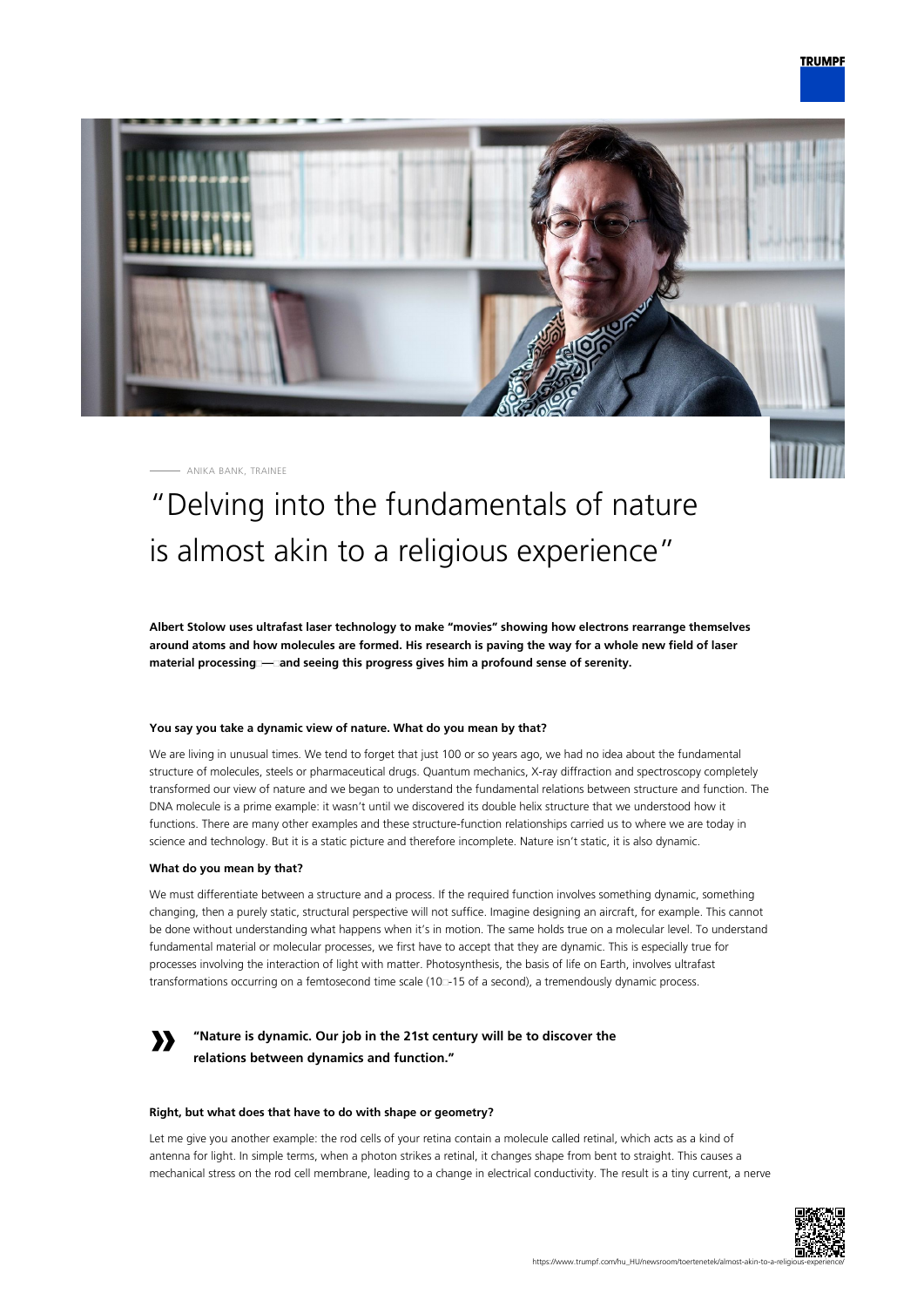

signal, that tells your brain: I see something. Vision relies on this ultrafast change in molecular geometry. If it were too slow, the system would just relax and there would be no current and, therefore, no vision. Since we cannot tell how fast something goes just from its structure, in the 21st century we will need to develop a new paradigm, a dynamics-function perspective of nature.

## **Would I be right in thinking that we'll be using laser pulses to do that?**

Absolutely. Only laser pulses are fast enough to observe atomic and molecular processes on their natural time scales. In addition, matter is ultimately held together by electric forces. And light is of course an electromagnetic field. Lasers also allow us to apply strong electric forces to matter in highly precise and controlled manners. This is why we use ultrafast laser technology.

#### **How can you do that?**

Everything we do is related to the interactions of light with matter. There are basically three key aspects of ultrashort laser pulses: time, phase and intensity. The most obvious one is time: ultrashort pulses allow researchers to observe the fastest processes in nature. We developed a technique of time-resolved photoemission spectroscopy here in Ottawa. Put simply, we use a femtosecond laser pulse to excite a material or molecule into a non-equilibrium state. We then use a second laser pulse, delayed with respect to the first, to suddenly kick out an electron. We can learn a lot about how electrons, vibrations, heat, etc. flow on ultrafast time scales by observing these emitted electron distributions as a function of time. The second aspect is phase: we developed a new type of quantum control called dynamic Stark control, using specially phase-shaped, strong ultrafast laser pulses – a method that controls material processes without any net absorption of light. It works by taking advantage of the effect of the laser's electric field – the Stark effect.

This is a whole new way of using lasers to control material responses. We're still at an early stage, but I think it has a lot of potential. And finally, we have intensity. With modern, high-power lasers, we can create electric fields that are stronger than those which hold matter together, a new regime of light-matter interaction. We're basically using light as a tool to make carefully controlled changes to matter on a molecular level. Finally, we use low-energy ultrashort pulses in microscopy, allowing us to do real-time imaging of cells, tissues, materials, etc. in a chemical-specific yet completely label-free (i.e. no added stains or dyes) manner. This gives you a rough idea of the different ways in which we use and apply ultrafast laser technology.

# **But are you really just observing? Aren't you actually interfering in the processes you want to observe with your photons?**

Right, obviously we can never see what goes on without the light. As we know, quantum mechanics is a theory of measurement and the first lesson is that observation always changes the process: there is no glass wall between us and the universe! However, this physics is very well understood and all of the key advances in science and technology over the past century are based on it. We also must use quantum theory and electromagnetic theory to understand our experiments.

### **What kind of lasers do you use?**

Ultrafast laser physics is currently undergoing something of a technological revolution prompted by new powerful Yb:YAG disk lasers. Unlike conventional Ti:sapphire lasers, Yb:YAG disk lasers produce femtosecond pulses that are freely scalable in terms of their repetition rate and energy. We're currently working with the world leader, TRUMPF Scientific Lasers, to build a unique high-power laser system here in Ottawa. One of the main outcomes will be a tabletop ultrafast X-ray source. This new system will enable us to conduct basic and applied research into laser material processing.

#### **» "I can assure you that the only way we'll be able to machine the materials of the future will be with ultrashort pulse lasers."**

#### **What contribution does your research make to the world?**

Well, in the short term, we are developing new types of nonlinear microscopy which we hope anyone will be able to buy and use for their imaging research. In the medium term, a new understanding of ultrafast light-matter interactions will lead to new forms of laser material processing. Just think of all the new materials that are being created with unusual mechanical, electrical and thermal properties and often heterogeneous structures such as composites and laminates. How will people drill, cut or finish such materials? I believe that the only way we'll be able to process these materials of the future will be with ultrashort pulse lasers. And, looking even further ahead, we believe that our research will contribute to the understanding of how molecular systems can transport charge so efficiently and coherently: this relates to the future of solar energy conversion and molecular-scale electronics.

### **Where do you get your motivation for what you do?**